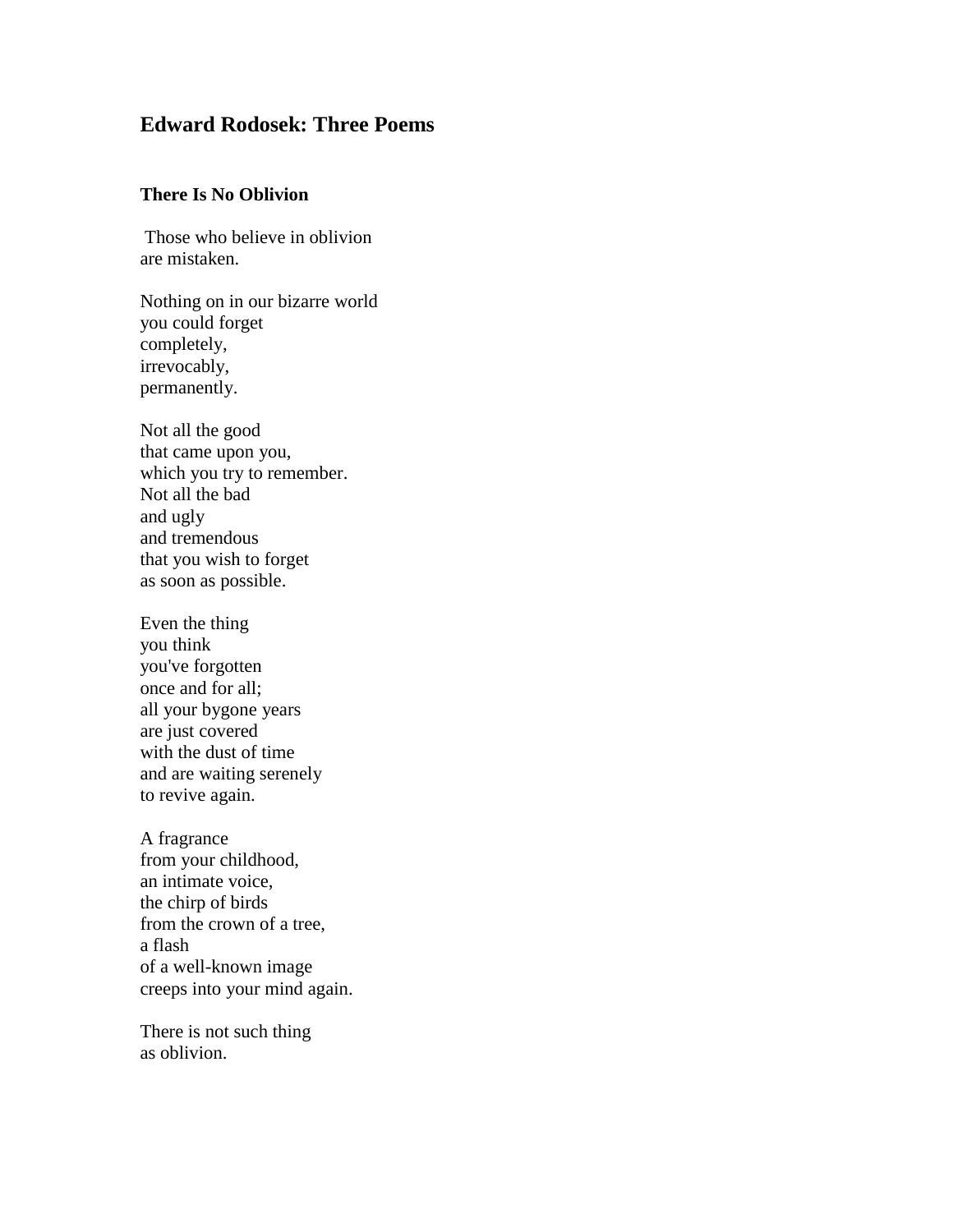## **A Wakeful Night**

Tonight I won't sleep. Why waste such a splendor ?

How deep is the sky strewn with silver dust... Impenetrable darkness all around myself. No sound from anywhere. Here I'm all alone yet not lonesome.

Time glides by. Long hours are like minutes.

Then the moonshine slowly turns pale. And somewhere easterly, leisurely emerges a certain promise of another day.

Why waste such a splendor?

## To Be Aware

An innocent bird chirps cheerfully; there is plenty of seed all around.

A deer grazes, carefree; where grass is there is his home Then, in time he sets out wherever

Happy are the animals, those who enjoy the life as it is. Happy here and now,